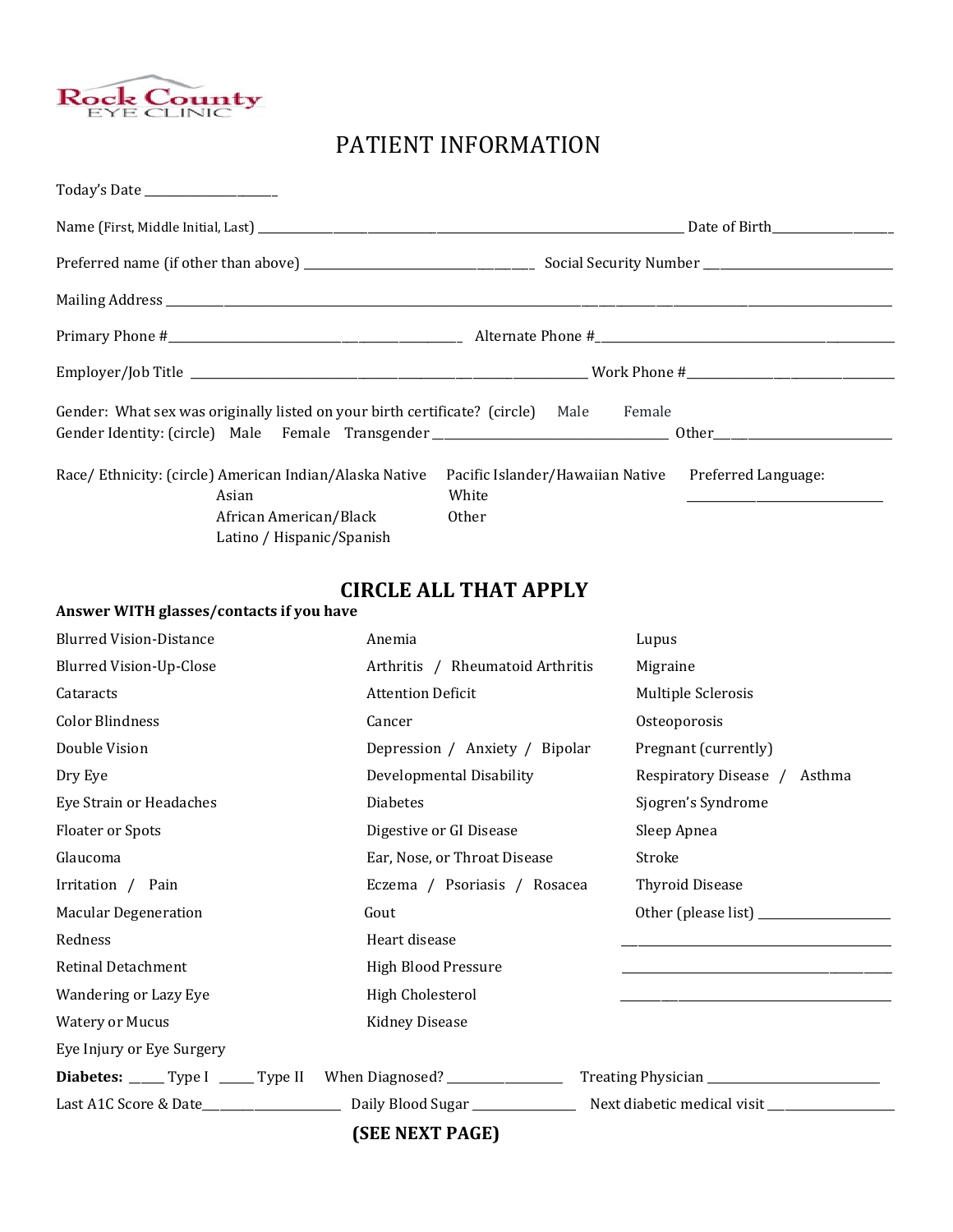| MEDICATIONS/SUPPLEMENTS (include Over the Counter)                                                                | Dosage/Milligrams | How Often |
|-------------------------------------------------------------------------------------------------------------------|-------------------|-----------|
|                                                                                                                   |                   |           |
|                                                                                                                   |                   |           |
|                                                                                                                   |                   |           |
|                                                                                                                   |                   |           |
|                                                                                                                   |                   |           |
|                                                                                                                   |                   |           |
|                                                                                                                   |                   |           |
|                                                                                                                   |                   |           |
|                                                                                                                   |                   |           |
|                                                                                                                   |                   |           |
| <b>MEDICATION ALLERGIES:</b>                                                                                      |                   |           |
|                                                                                                                   |                   |           |
|                                                                                                                   |                   |           |
|                                                                                                                   |                   |           |
| <b>OTHER ALLERGIES:</b>                                                                                           |                   |           |
|                                                                                                                   |                   |           |
|                                                                                                                   |                   |           |
|                                                                                                                   |                   |           |
| What is your weight? ______________ Height? ___________                                                           |                   |           |
|                                                                                                                   |                   |           |
|                                                                                                                   |                   |           |
|                                                                                                                   |                   |           |
| <b>Family Health History (Father/Mother/Siblings/Children)</b>                                                    |                   |           |
|                                                                                                                   |                   |           |
| Y N Cancer<br>Y N Diabetes                                                                                        |                   |           |
|                                                                                                                   |                   |           |
| Y N Thyroid                                                                                                       |                   |           |
|                                                                                                                   |                   |           |
| Do you use tobacco products? Y N If YES, How Often do you smoke_________________<br>Prior history of smoking? Y N |                   |           |
| Do you consume alcohol products? Y N How often? ___________________                                               |                   |           |
|                                                                                                                   |                   |           |
| Do you currently wear contact lenses? Y N                                                                         |                   |           |

(SEE NEXT PAGE)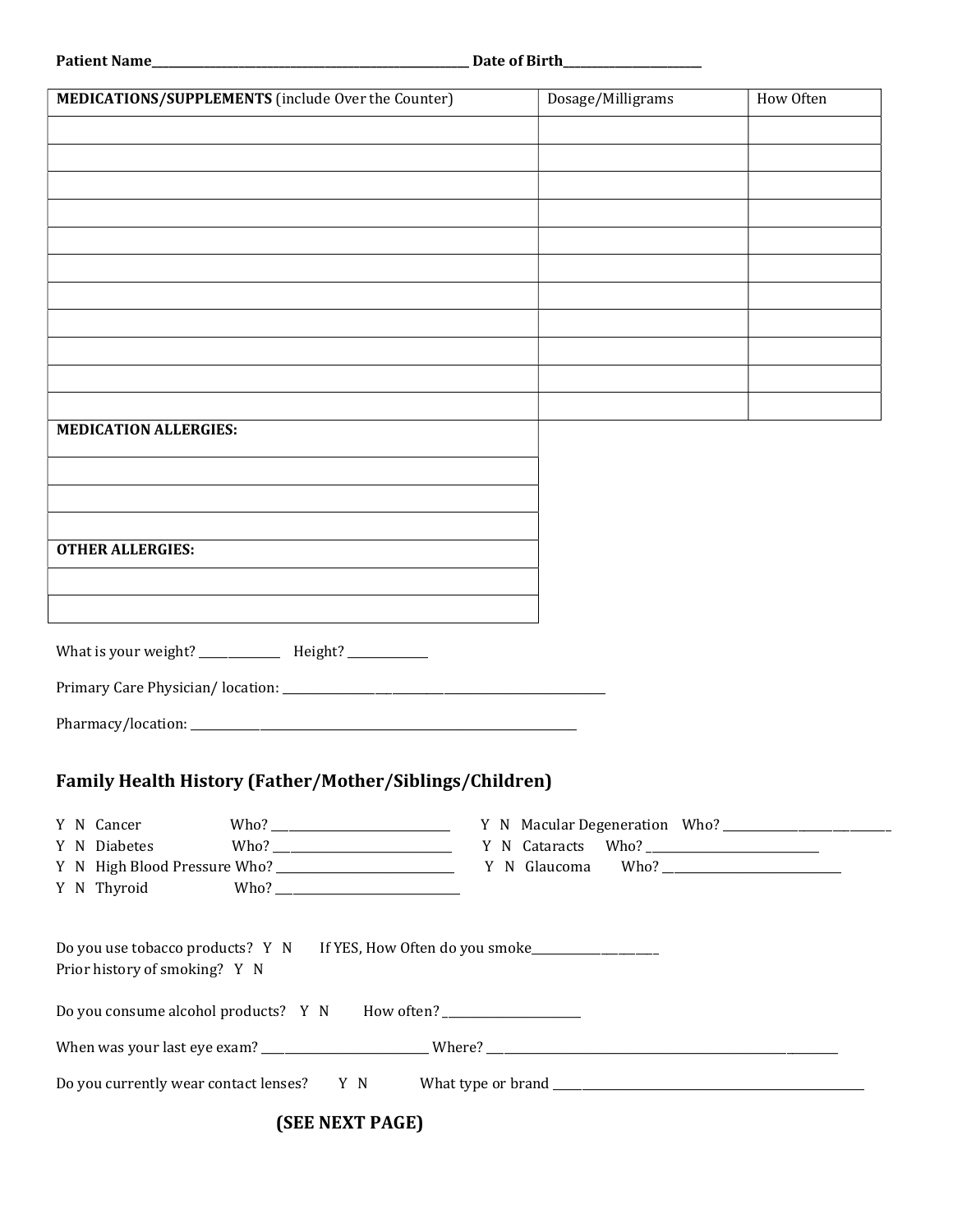

# Contact Lens Prescription Signed Acknowledgement Form

Include below is important information to review prior to receiving your contact lens prescription.

The Centers for Disease Control and Prevention (CDC) makes clear, "Contact lenses can provide many benefits, but they are not risk-free, especially if contact lens wearers don't practice healthy habits and take care of their contact lenses and supplies. If patients seek care quickly, most complications can be easily treated by an eye doctor. However, more serious infections can cause pain and even permanent vision loss, depending on the cause and how long the patient waits to seek treatment."

The CDC recommends the following for contact lens wearers:

- Schedule a visit with your eye doctor at least once a year.
- Take out your contacts and call your eye doctor if you have eye pain, discomfort, redness, or blurry vision.
- Understand that eye infections that go untreated can lead to eye damage or even blindness.

The Food and Drug Administration (FDA) indicates:

 "To be sure that your eyes remain healthy you should not order lenses with a prescription that has expired or stock up on lenses right before the prescription is about to expire. It's safer to be re-checked by your eye care professional."

Symptoms of Eye Infection include:

- Irritated, red eyes
- Worsening pain in or around the eyes even after contact lens removal
- Light sensitivity
- Sudden blurry vision
- Unusually watery eyes or discharge

Sign below to acknowledge that you were provided with a copy of your contact lens prescription, at the completion of your contact lens fitting, via access to your PHR (Personal Health Record).

Patient Signature:

Date: \_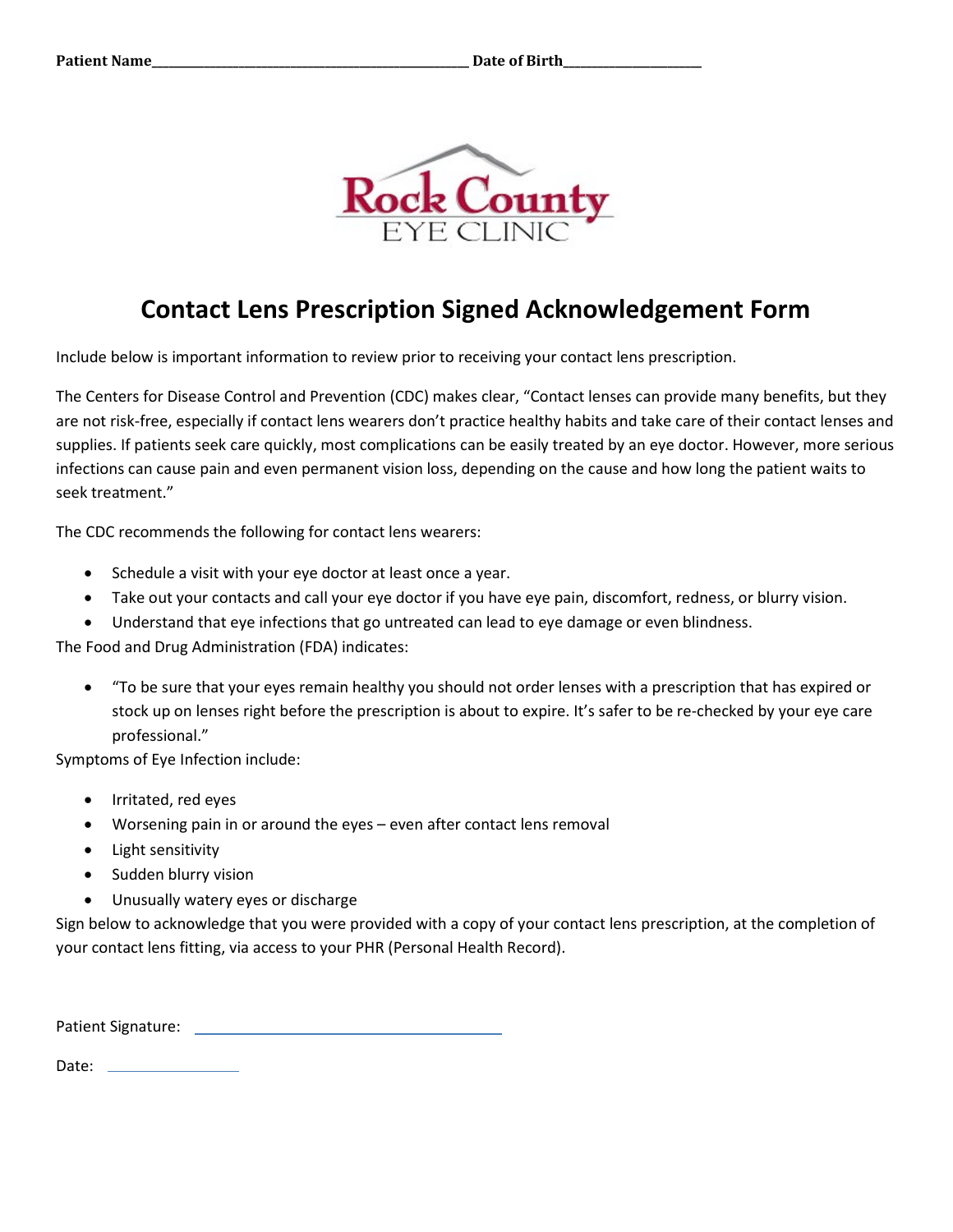| <b>Patient Name</b> | Date of Birth |
|---------------------|---------------|
|---------------------|---------------|

### Notice of Privacy Practices

Hawkeye Clinic of Luverne (DBA Rock County Eye Clinic) Notice of Privacy Practices provides information about how we may use and disclose protected health information about you. The Notice contains a Patient Rights section describing your rights under the law. You have the right to review our Notice before signing the Consent. The terms of our Notice may change, and if we change our Notice, you may obtain a revised copy by contacting our office. Hawkeye Clinic of Luverne provides this form to comply with the Health Insurance Portability and Accountability Act of 1996 (HIPPA).

The Patient understands that:

- Protected health information may be disclosed or used for treatment, payment, or health care operations.
- •Hawkeye Clinic of Luverne has a Notice of Privacy Practices and the patient has the opportunity to review this Notice. •Hawkeye Clinic of Luverne reserves the right to change the Notice of Privacy Practices.
- The patient may revoke this consent in writing at any time. However, such a revocation shall not affect any disclosure we have already made in the reliance on your prior Consent.
- Hawkeye Clinic of Luverne may treat conditions upon the execution of this Consent.
- By signing this form you consent our use and disclosure of protected health information about yourself for treatment, payment, or health care operations.

#### Signature to File for Insurance

I hereby authorize Hawkeye Clinic of Luverne to submit my insurance claims and that payment of authorized insurance benefits (including Medicare benefits) for any service furnished to me, be made on my behalf to Hawkeye Clinic of Luverne. I understand that I am responsible for any amount not covered by my insurance(s).

I authorize any holder of medical information about me to release to the Health Care Financing Administration (HCFA) and its agents any information needed to determine these benefits or the benefits payable for related services.

| Signature of Patient or Responsible Party |  |
|-------------------------------------------|--|